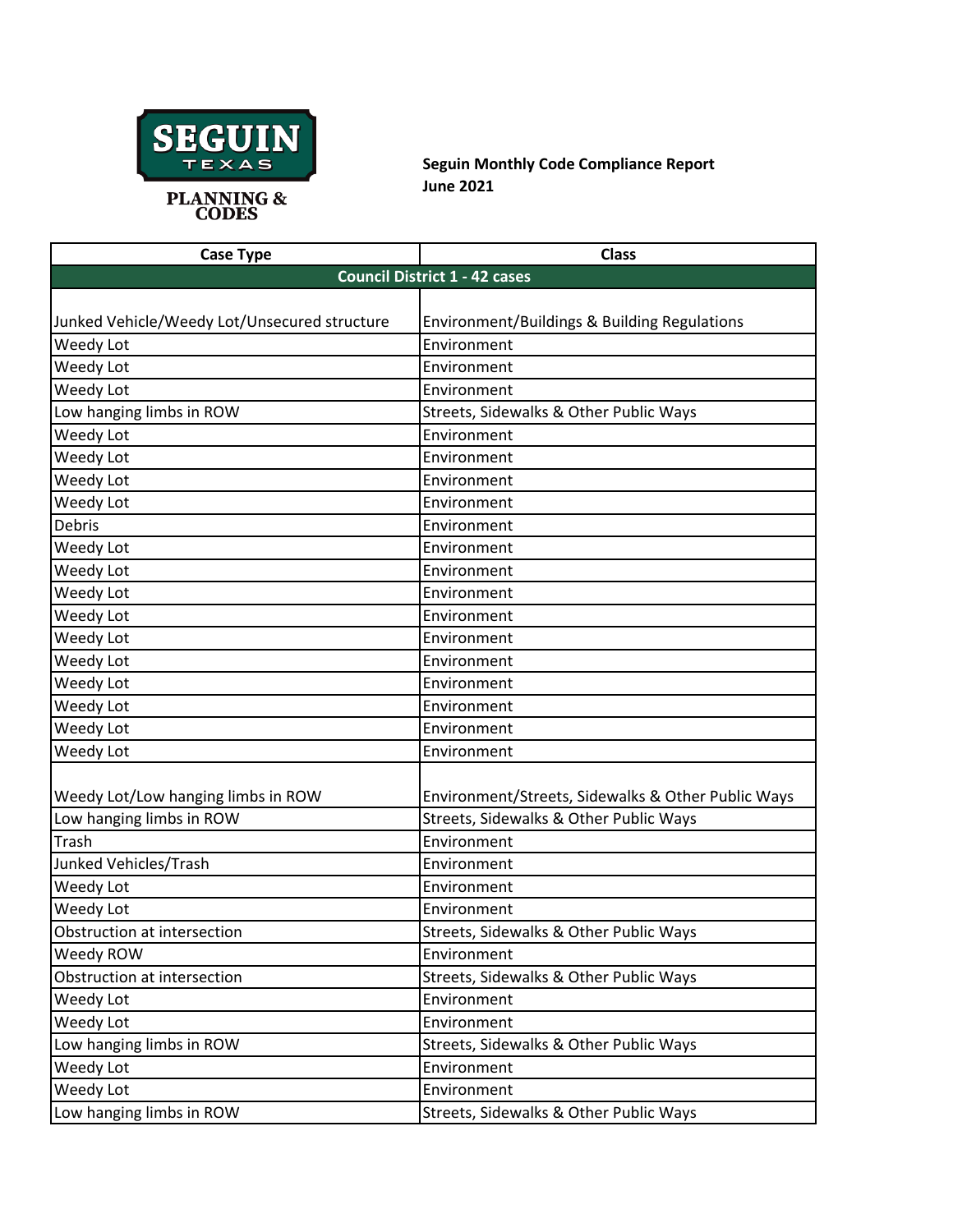| Low hanging limbs in ROW/Weedy Lot                | Streets, Sidewalks & Other Public Ways/Environment |  |
|---------------------------------------------------|----------------------------------------------------|--|
| Weedy Lot                                         | Environment                                        |  |
| Unsecured structure                               | <b>Buildings &amp; Building Regulations</b>        |  |
| Weedy Lot                                         | Environment                                        |  |
| Weedy Lot                                         | Environment                                        |  |
|                                                   |                                                    |  |
| Storage of trailers/dilapidated fence/Bulky trash | Zoning/Environment                                 |  |
| Weedy Lot                                         | Environment                                        |  |
|                                                   | <b>Council District 2 - 21 cases</b>               |  |
| Non-franchise dumpster                            | Solid Waste                                        |  |
| <b>Unpermitted fencing</b>                        | <b>Buildings &amp; Building Regulations</b>        |  |
| Low hanging limbs in ROW                          | Streets, Sidewalks & Other Public Ways             |  |
| Obstruction at Intersection                       | Streets, Sidewalks & Other Public Ways             |  |
| Debris/Weedy Lot                                  | Environment                                        |  |
| Weedy Lot                                         | Environment                                        |  |
| Weedy Lot                                         | Environment                                        |  |
|                                                   |                                                    |  |
| Low hanging limbs in ROW/Weedy Lot                | Streets, Sidewalks & Other Public Ways/Environment |  |
| <b>Bulky Trash/Debris</b>                         | Environment                                        |  |
| Weedy Lot                                         | Environment                                        |  |
| Weedy Lot                                         | Environment                                        |  |
| Weedy Lot                                         | Environment                                        |  |
|                                                   |                                                    |  |
| Low hanging limbs/Weedy Lot                       | Streets, Sidewalks & Other Public Ways/Environment |  |
| Low hanging limbs in ROW                          | Streets, Sidewalks & Other Public Ways             |  |
| Low hanging limbs in ROW                          | Streets, Sidewalks & Other Public Ways             |  |
| Low hanging limbs in ROW                          | Streets, Sidewalks & Other Public Ways             |  |
| Weedy Lot                                         | Environment                                        |  |
| Trash                                             | Environment                                        |  |
| Unpermitted remodel                               | <b>Buildings &amp; Building Regulations</b>        |  |
| Weedy Lot                                         | Environment                                        |  |
| Weedy Lot                                         | Environment                                        |  |
| <b>Council District 3 - 20 cases</b>              |                                                    |  |
| Weedy Lot                                         | Environment                                        |  |
| Unsanitary hotel room                             | <b>Health &amp; Sanitation</b>                     |  |
| Non franchise dumpster                            | Solid Waste                                        |  |
| Weedy Lot                                         | Environment                                        |  |
| Unpermitted carport/driveway                      | <b>Buildings &amp; Building Regulations</b>        |  |
| <b>Tires</b>                                      | Environment                                        |  |
| Weedy Lot                                         | Environment                                        |  |
| Boat parked in street for months                  | Motor Vehicles & Traffic                           |  |
| Weedy Lot                                         | Environment                                        |  |
| Unpermitted electrical work                       | <b>Buildings &amp; Building Regulations</b>        |  |
| Trash/Debris                                      | Environment                                        |  |
| Obstruction at intersection                       | Environment                                        |  |
| Weedy Lot                                         | Environment                                        |  |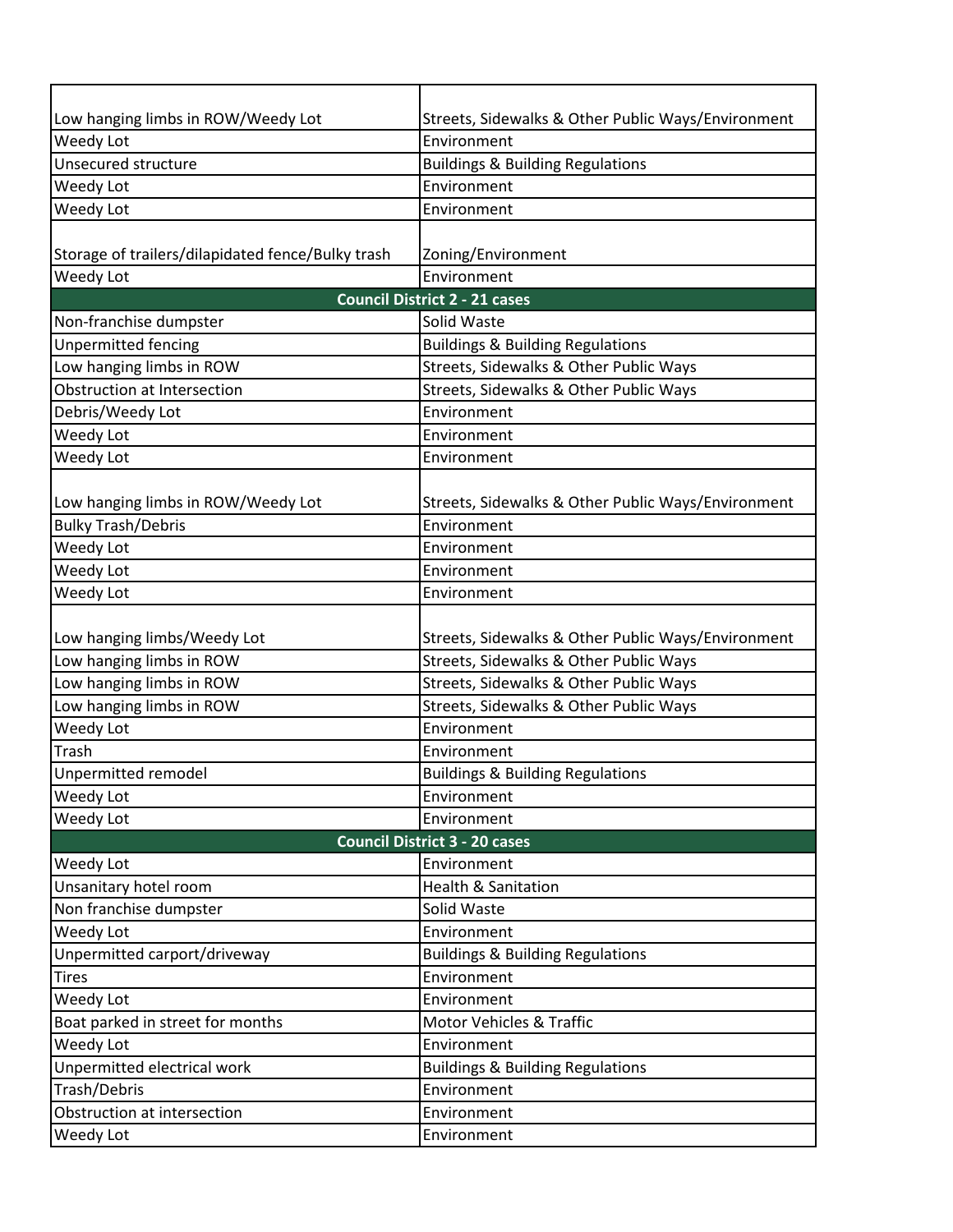| Unpermitted storage shed             | <b>Buildings &amp; Building Regulations</b> |
|--------------------------------------|---------------------------------------------|
| Uncleaned rooms/lock doesn't work    | <b>Health &amp; Sanitation</b>              |
| Weedy Lot                            | Environment                                 |
| Dilapidated structure                | <b>Buildings &amp; Building Regulations</b> |
| Weedy Lot                            | Environment                                 |
| Dilapidated structure                | <b>Buildings &amp; Building Regulations</b> |
| Dilapidated structure                | <b>Buildings &amp; Building Regulations</b> |
|                                      | <b>Council District 4 - 21 cases</b>        |
| Junked Vehicles/Trash                | Environment                                 |
| Junked Vehicles/Trash                | Environment                                 |
| Weedy Lot/Trash                      | Environment                                 |
| Weedy Lot                            | Environment                                 |
| Low hanging limbs in ROW             | Streets, Sidewalks & Other Public Ways      |
| Weedy Lot                            | Environment                                 |
| Tires/Debris                         | Environment                                 |
| Weedy Lot                            | Environment                                 |
| Weedy Lot                            | Environment                                 |
| Weedy Lot                            | Environment                                 |
| Weedy Lot                            | Environment                                 |
| Weedy Lot                            | Environment                                 |
| Trash/Debris                         | Environment                                 |
| Weedy Lot                            | Environment                                 |
| Weedy Lot                            | Environment                                 |
| Junked Vehicles/Weedy Lot            | Environment                                 |
| Trash/Debris                         | Environment                                 |
| Low hanging limbs in ROW             | Streets, Sidewalks & Other Public Ways      |
| Weedy Lot                            | Environment                                 |
| Weedy Lot                            | Environment                                 |
| Weedy Lot                            | Environment                                 |
|                                      | <b>Council District 5 - 27 cases</b>        |
| Bamboo encroaching in ROW            | Environment                                 |
| Weedy Lot                            | Environment                                 |
| Low hanging limbs in ROW             | Streets, Sidewalks & Other Public Ways      |
| Tires/Weedy Lot/Debris               | Environment                                 |
| Weedy Lot                            | Environment                                 |
| Weedy Lot                            | Environment                                 |
| Weedy Lot                            | Environment                                 |
| Weedy Lot                            | Environment                                 |
| Graywater leak (washing machine)     | <b>Utilities</b>                            |
| Weedy Lot                            | Environment                                 |
| Weedy Lot                            | Environment                                 |
| Water leak                           | <b>Utilities</b>                            |
| Operating an auto repair in R-1 zone | Zoning                                      |
| Weedy Lot/Trash/Debris               | Environment                                 |
| Weedy Lot                            | Environment                                 |
| Weedy Lot                            | Environment                                 |
| Weedy Lot                            | Environment                                 |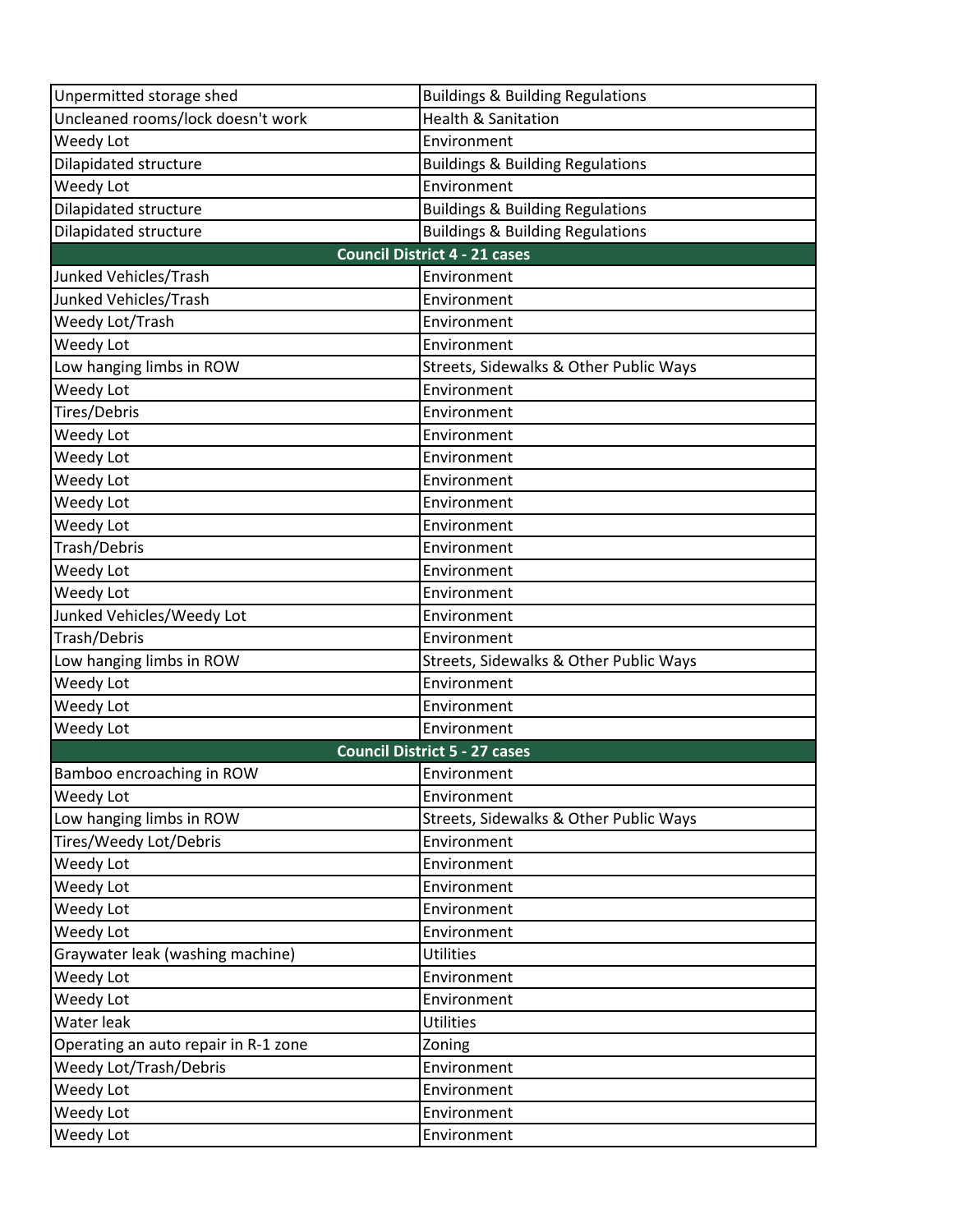| Weedy Lot                                     | Environment                                  |  |
|-----------------------------------------------|----------------------------------------------|--|
| Weedy Lot                                     | Environment                                  |  |
| Weedy Lot                                     | Environment                                  |  |
| Weedy Lot                                     | Environment                                  |  |
| Weedy Lot                                     | Environment                                  |  |
| Dilapidated structure                         | <b>Buildings &amp; Building Regulations</b>  |  |
| Dilapidated structure                         | <b>Buildings &amp; Building Regulations</b>  |  |
| Dilapidated structure                         | <b>Buildings &amp; Building Regulations</b>  |  |
| Dilapidated structure                         | <b>Buildings &amp; Building Regulations</b>  |  |
| Weedy Lot                                     | Environment                                  |  |
|                                               | <b>Council District 6 - 28 cases</b>         |  |
| Weedy Lot                                     | Environment                                  |  |
| Weedy Lot                                     | Environment                                  |  |
| Weedy Lot                                     | Environment                                  |  |
| Weedy Lot                                     | Environment                                  |  |
| Weedy Lot                                     | Environment                                  |  |
| Weedy Lot                                     | Environment                                  |  |
| Weedy Lot                                     | Environment                                  |  |
| Debris                                        | Environment                                  |  |
| Weedy Lot                                     | Environment                                  |  |
| Weedy Lot                                     | Environment                                  |  |
| Trash                                         | Environment                                  |  |
| Weedy Lot                                     | Environment                                  |  |
| Weedy Lot/Bulky Trash/Dilapidated structure   | Environment/Buildings & Building Regulations |  |
| Weedy Lot                                     | Environment                                  |  |
| Weedy Lot                                     | Environment                                  |  |
| Weedy Lot                                     | Environment                                  |  |
| Trash/Debris                                  | Environment                                  |  |
| Trash/Debris                                  | Environment                                  |  |
| Weedy Lot                                     | Environment                                  |  |
| Weedy Lot                                     | Environment                                  |  |
| <b>Weedy Lots</b>                             | Environment                                  |  |
| Weedy Lot                                     | Environment                                  |  |
| Unpermitted storage shed                      | <b>Buildings &amp; Building Regulations</b>  |  |
| Weedy Lot                                     | Environment                                  |  |
| Weedy Lot                                     | Environment                                  |  |
| Grading and unpermitted plumbing              | <b>Buildings &amp; Building Regulations</b>  |  |
| Weedy Lot                                     | Environment                                  |  |
| Weedy Lot                                     | Environment                                  |  |
| <b>Council District 7 - 26 cases</b>          |                                              |  |
| Trash/Debris                                  | Environment                                  |  |
| Weedy Lot                                     | Environment                                  |  |
| Weedy Lot                                     | Environment                                  |  |
| Weedy Lot                                     | Environment                                  |  |
| Accessory structure on vacant lot/Unpermitted |                                              |  |
| swimming pool                                 | Zoning/Buildings & Building Regulations      |  |
| Low hanging limbs in ROW                      | Streets, Sidewalks & Other Public Ways       |  |